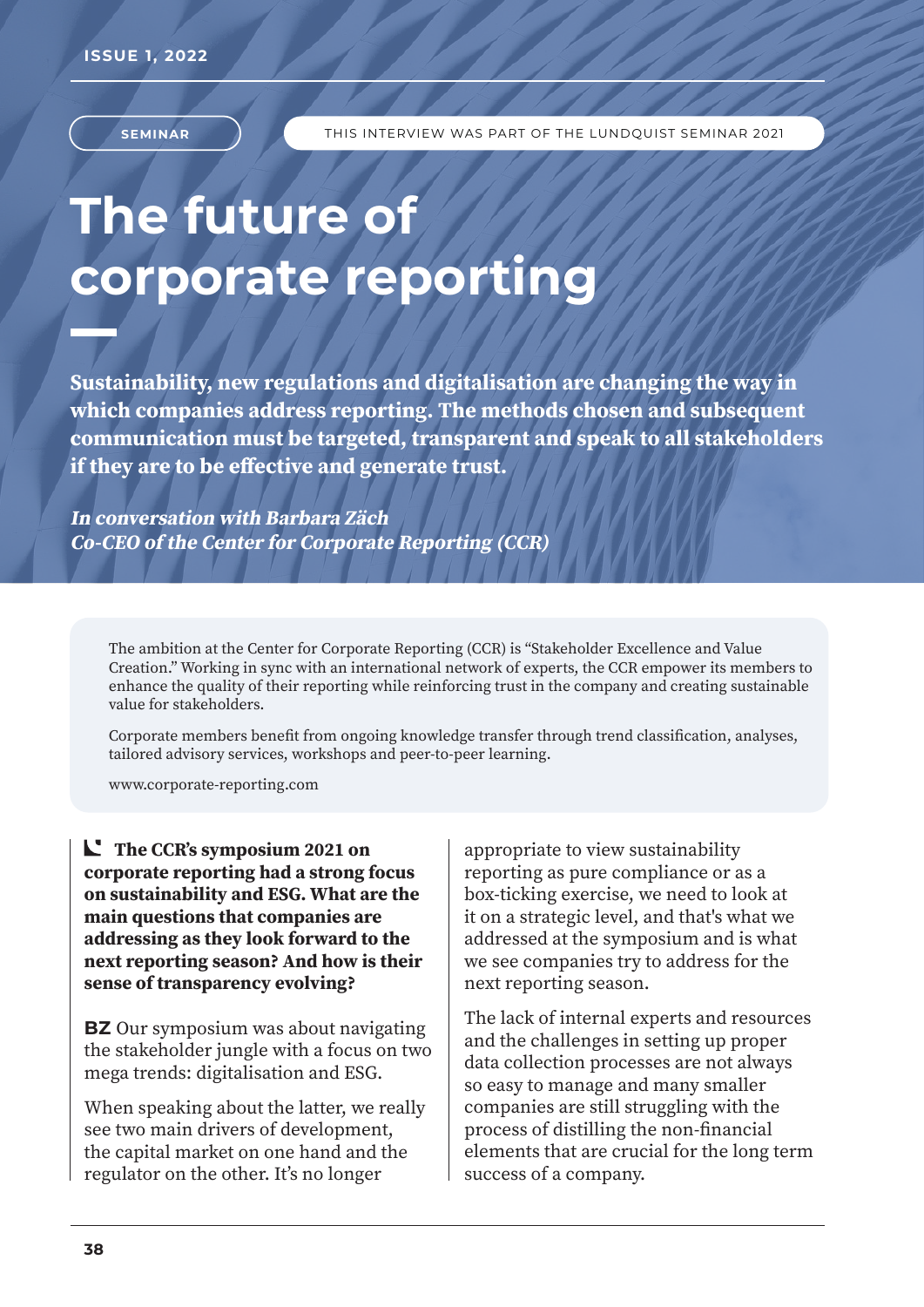**BZ** We do see that all companies have one question in their mind, and that is which standards and frameworks are the right ones to use and communicate. Everybody hopes to see a single standard or framework rolled out, but companies will have to accept that this isn't realistic in the near future, and they will have to accept and manage diversity.

#### **What about integrated reporting? Is this model being seen as the way forward for companies, or are you still seeing a variety of different approaches?**

**BZ** Integrated reporting would be the answer to many of our thoughts. Yet, what we know from our (2021 Corporate Reporting Monitor) - the first recurring scientific study that examines strategic goals of annual reports and trends in reporting in Germany, Austria, and Switzerland - is that not nearly as many companies are using integrated reporting as we may have thought. Lots of companies are thinking about it, but just a few seem to have a clear mandate to do it.

What many companies don't realise is that integrated reporting is a process, a journey that can take several years. It's not something that can be done without planning. So, to answer your question, we are still seeing a variety of different approaches.

### **"**

**It's no longer appropriate to view sustainability reporting as pure compliance or as a box-ticking exercise.**